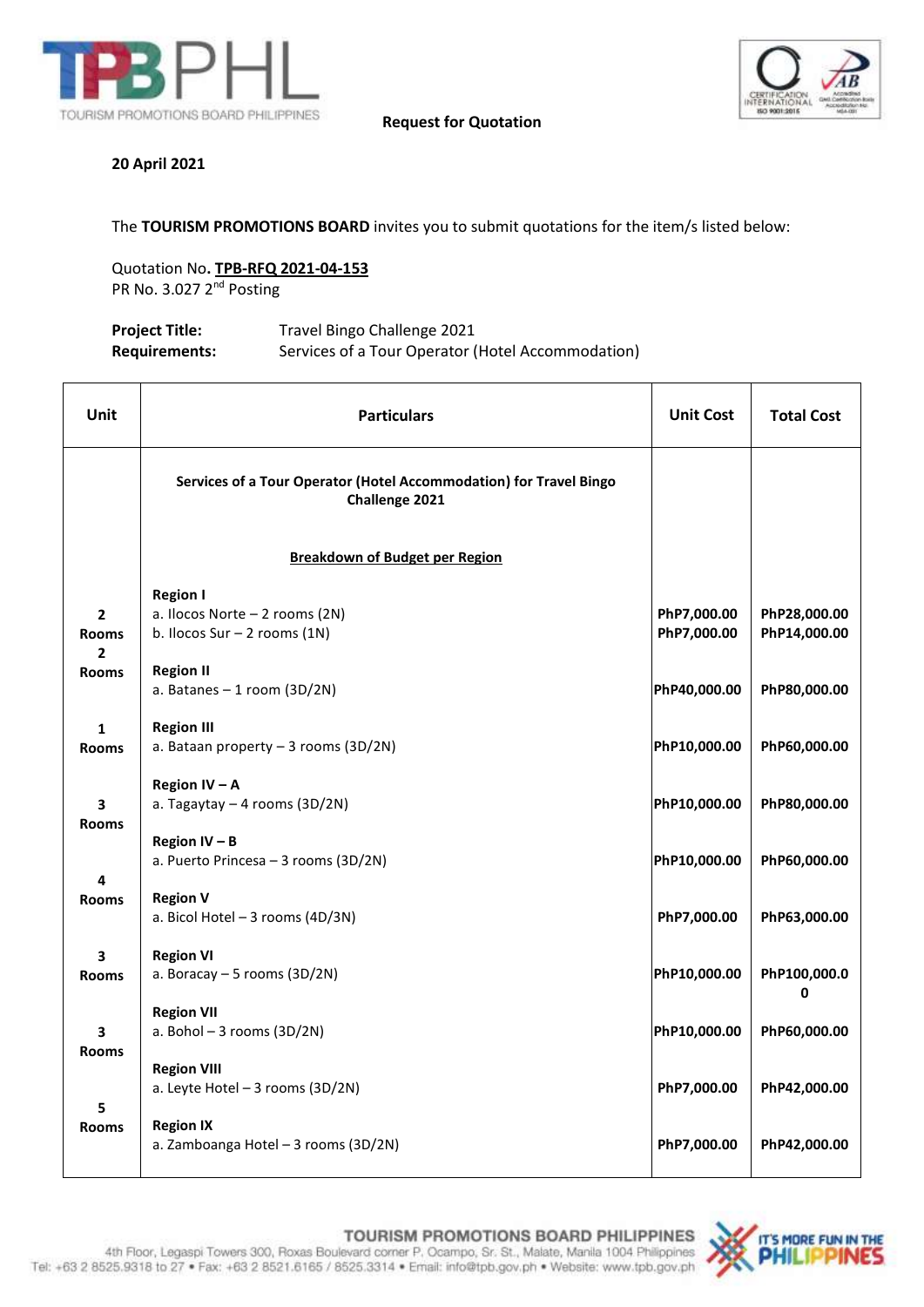|                   | <b>Breakdown of Budget per Region</b>                                                                                                                                                                                                                                                                                                                                                                                                                                                                                                                                                                                                                                                                                                                                                                                                                                                                                                                                                                                                                                                                                   |              |                           |          |           |              |                   |  |  |  |
|-------------------|-------------------------------------------------------------------------------------------------------------------------------------------------------------------------------------------------------------------------------------------------------------------------------------------------------------------------------------------------------------------------------------------------------------------------------------------------------------------------------------------------------------------------------------------------------------------------------------------------------------------------------------------------------------------------------------------------------------------------------------------------------------------------------------------------------------------------------------------------------------------------------------------------------------------------------------------------------------------------------------------------------------------------------------------------------------------------------------------------------------------------|--------------|---------------------------|----------|-----------|--------------|-------------------|--|--|--|
| 3<br><b>Rooms</b> | <b>Region X</b><br>a. Dahikayan - 3 rooms (3D/2N)                                                                                                                                                                                                                                                                                                                                                                                                                                                                                                                                                                                                                                                                                                                                                                                                                                                                                                                                                                                                                                                                       |              |                           |          |           | PhP7,000.00  | PhP42,000.00      |  |  |  |
| 3                 | <b>Region XI</b><br>a. Pearl Farm Resort - 3 rooms (3D/2N)                                                                                                                                                                                                                                                                                                                                                                                                                                                                                                                                                                                                                                                                                                                                                                                                                                                                                                                                                                                                                                                              | PhP15,000.00 | PhP90,000.00              |          |           |              |                   |  |  |  |
| <b>Rooms</b>      | <b>Region XII</b><br>a. South Cotabato Hotel/Resort - 3 rooms (3D/2N)                                                                                                                                                                                                                                                                                                                                                                                                                                                                                                                                                                                                                                                                                                                                                                                                                                                                                                                                                                                                                                                   |              |                           |          |           | PhP9,000.00  | PhP54,000.00      |  |  |  |
| 3<br><b>Rooms</b> | <b>Region XIII</b><br>a. Siargao -5 rooms (3D/2N)                                                                                                                                                                                                                                                                                                                                                                                                                                                                                                                                                                                                                                                                                                                                                                                                                                                                                                                                                                                                                                                                       |              |                           |          |           | PhP11,250.00 | PhP112,250.0<br>0 |  |  |  |
| 5<br><b>Rooms</b> | <b>Region CAR</b><br>a. Baguio - 3 rooms (3D/2N)                                                                                                                                                                                                                                                                                                                                                                                                                                                                                                                                                                                                                                                                                                                                                                                                                                                                                                                                                                                                                                                                        |              |                           |          |           | PhP11,666.67 | PhP70,000.00      |  |  |  |
|                   |                                                                                                                                                                                                                                                                                                                                                                                                                                                                                                                                                                                                                                                                                                                                                                                                                                                                                                                                                                                                                                                                                                                         |              | <b>Terms of Reference</b> |          |           |              |                   |  |  |  |
| 3<br><b>Rooms</b> | <b>Background:</b>                                                                                                                                                                                                                                                                                                                                                                                                                                                                                                                                                                                                                                                                                                                                                                                                                                                                                                                                                                                                                                                                                                      |              |                           |          |           |              |                   |  |  |  |
|                   | Digital technology is re-shaping the entire marketing mix. In terms of game-<br>based marketing, the product is known as "virtual experiential marketing."<br>Adapting to smart destination marketing, the Tourism Promotions Board (TPB)<br>considers Travel Bingo Challenge as an interactive game-based tourism<br>marketing tool. The primary motivation to play a tourism game is to gain<br>practical information about the destination and socialize with other people.<br>This activity will reflect a mixture of tourist needs and motivations. Players<br>will start with basic information seeking, but they will seek more challenging<br>and achieving elements that reflect some of the gameplay's intrinsic<br>motivation when they get to experience the game.<br>TPB provides hotel accommodation vouchers to be claimed by winners of the<br>game relative to the interactive game-based activity.<br>Target:<br>Provision of twenty-six (26) twin sharing accommodation for the Travel Bingo<br>Challenge winners in Luzon, Visayas, and Mindanao as identified by TPB.<br><b>Scope of Services:</b> |              |                           |          |           |              |                   |  |  |  |
|                   | Region                                                                                                                                                                                                                                                                                                                                                                                                                                                                                                                                                                                                                                                                                                                                                                                                                                                                                                                                                                                                                                                                                                                  |              |                           |          |           |              |                   |  |  |  |
|                   | Region I<br>Ilocos Norte -<br>а.<br>hotel<br>A<br>located<br>in<br>Laoag city in<br>the midst of<br>dune<br>sand<br>along<br>$\mathsf{a}$<br>$2 -$<br>kilometer<br>shoreline                                                                                                                                                                                                                                                                                                                                                                                                                                                                                                                                                                                                                                                                                                                                                                                                                                                                                                                                            | 2            | 4                         | 2 Nights | 14,000.00 |              |                   |  |  |  |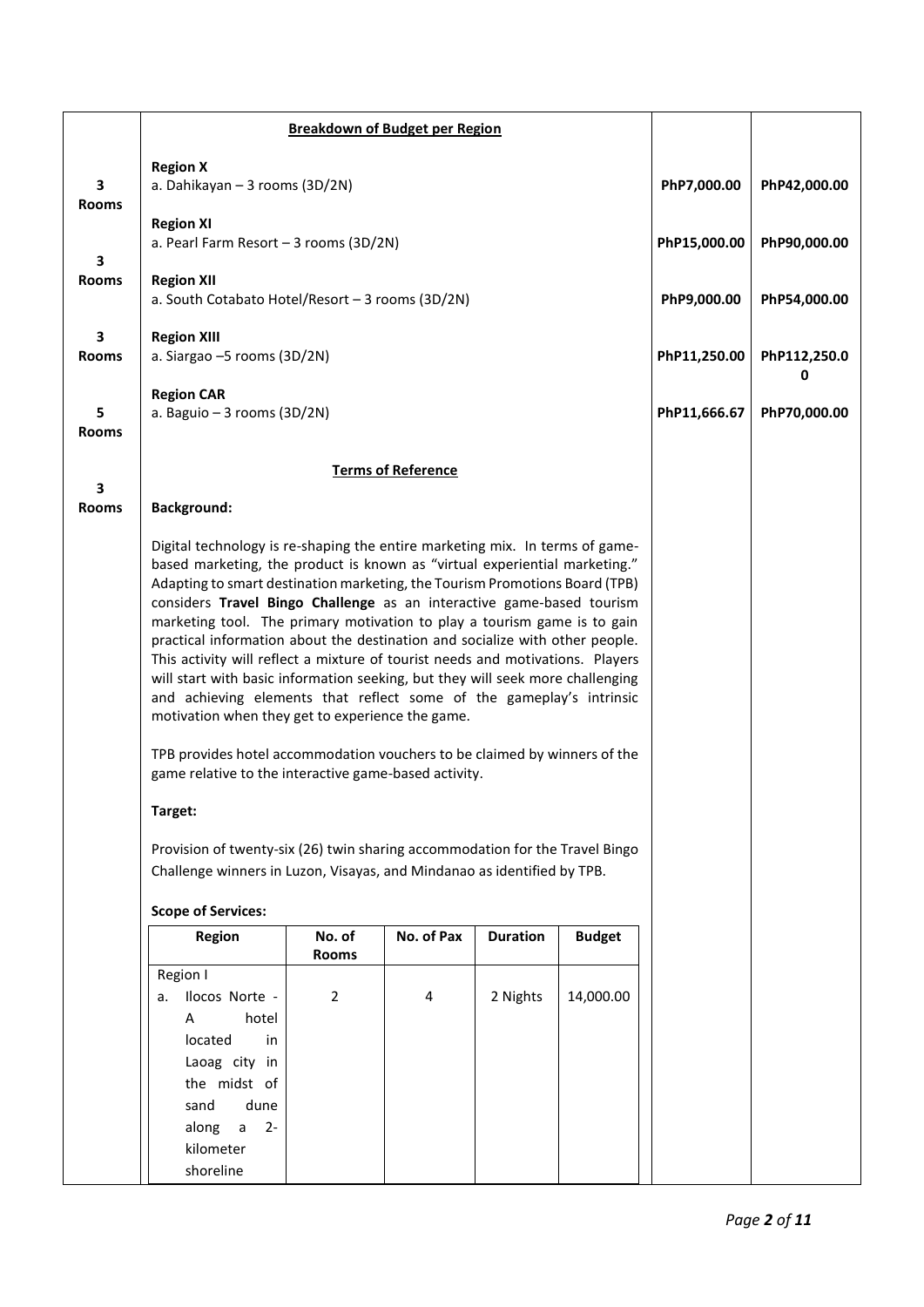|                                                                                   | the<br>facing<br>south<br>china<br>sea with<br>$\overline{a}$<br>deluxe type of<br>with<br>room<br>complimentar<br>y breakfast.                                                                                                  |                |                |         |           |  |
|-----------------------------------------------------------------------------------|----------------------------------------------------------------------------------------------------------------------------------------------------------------------------------------------------------------------------------|----------------|----------------|---------|-----------|--|
| b.                                                                                | Ilocos Sur - A<br>hotel located<br>at the heart of<br>the Heritage<br>Village<br>in<br>Vigan City with<br>a museum and<br>a trip advisor<br>choice<br>in<br>2019, deluxe<br>type of room<br>with<br>complimentar<br>y breakfast. | $\overline{2}$ | 4              | 1 Night | 28,000.00 |  |
| condition<br>view<br>embracing<br>room<br>breakfast.                              | Region II (Batanes)<br>- A boutique hotel<br>nestled atop rolling<br>hills with an air-<br>ocean<br>suites<br>art,<br>nature and culture<br>in the idyllic town<br>of Basco, Batanes,<br>deluxe type of<br>with<br>complimentary | $\mathbf 1$    | $\overline{2}$ | 3D/2N   | 80,000.00 |  |
| $\overline{\phantom{a}}$<br>vanguard<br>and<br>collection<br>Bagac,<br>breakfast) | Region III (Bataan)<br>Resort<br>must<br>with<br>Filipino Heritage<br>home<br>to<br>$\mathsf{of}$<br>restored Spanish-<br>Filipino houses in<br>Bataan.<br>With deluxe type<br>of room<br>with<br>complimentary                  | $\overline{3}$ | 6              | 3D/2N   | 60,000.00 |  |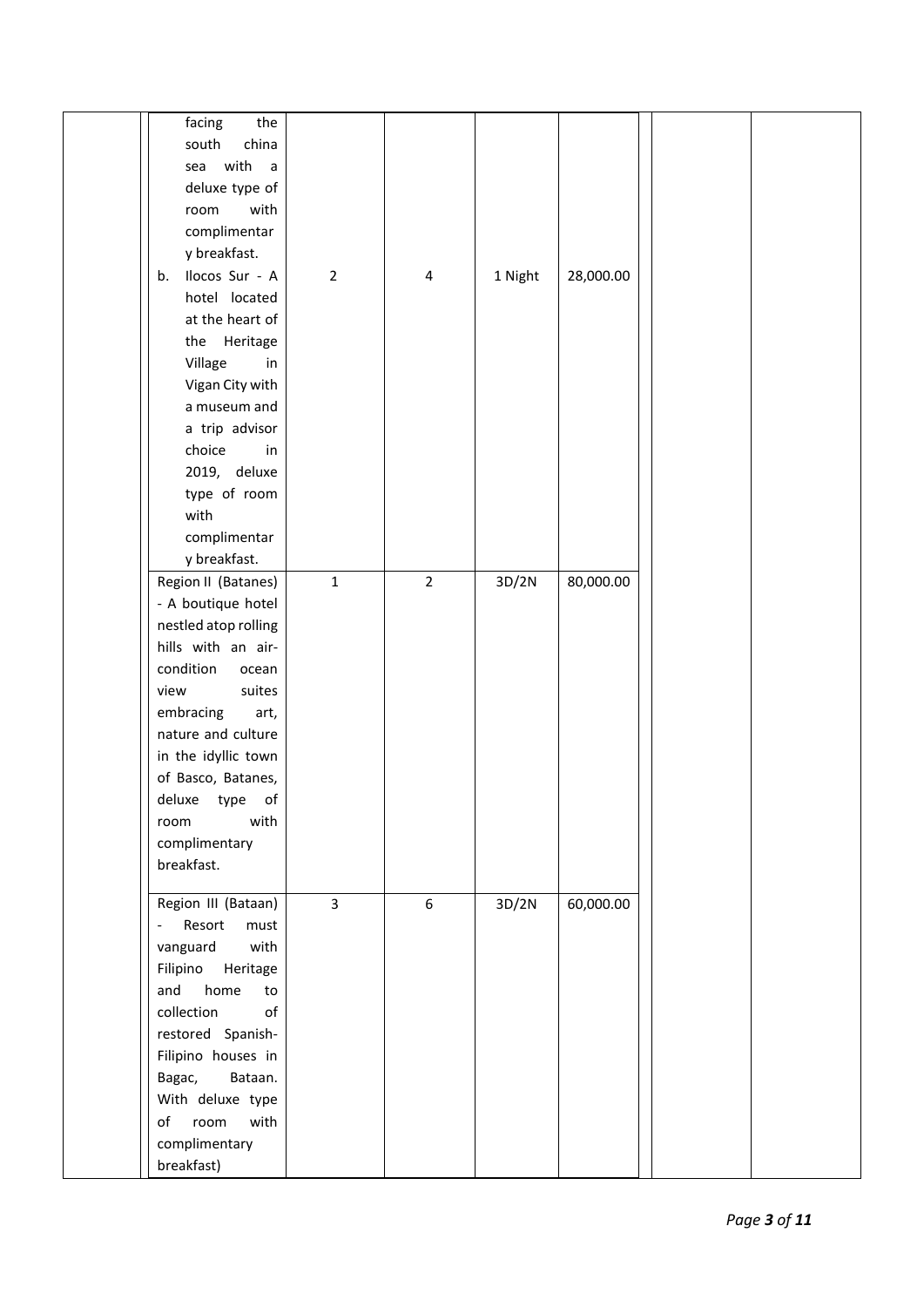| Region<br>IV-A       | $\overline{\mathbf{4}}$ | 8  | 3D/2N | 80,000.0 |  |
|----------------------|-------------------------|----|-------|----------|--|
| (Tagaytay) - The     |                         |    |       | 0        |  |
| hotel<br>must<br>be  |                         |    |       |          |  |
| located in Tagaytay  |                         |    |       |          |  |
| City with a breath   |                         |    |       |          |  |
| taking views of taal |                         |    |       |          |  |
| volcano with luxe    |                         |    |       |          |  |
| infinity pool that   |                         |    |       |          |  |
| boast overlooking    |                         |    |       |          |  |
| taal lake, deluxe    |                         |    |       |          |  |
| type of room with    |                         |    |       |          |  |
| complimentary        |                         |    |       |          |  |
| breakfast.           |                         |    |       |          |  |
| Region IV-B          | $\overline{3}$          | 6  | 3D/2N | 60,000.0 |  |
| (Puerto Princesa) -  |                         |    |       | 0        |  |
| The property must    |                         |    |       |          |  |
| model<br>for<br>be   |                         |    |       |          |  |
| sustainable          |                         |    |       |          |  |
| tourism<br>and       |                         |    |       |          |  |
| awarded by ASEAN     |                         |    |       |          |  |
| and DOT Anahaw       |                         |    |       |          |  |
| certification.       |                         |    |       |          |  |
| Rooms must be        |                         |    |       |          |  |
| deluxe type with     |                         |    |       |          |  |
| complimentary        |                         |    |       |          |  |
| breakfast)<br>15     |                         |    |       |          |  |
| minutes boat ride    |                         |    |       |          |  |
| away from Puerto     |                         |    |       |          |  |
| Princesa             |                         |    |       |          |  |
| Underground          |                         |    |       |          |  |
| River.               |                         |    |       |          |  |
| Region V (Bicol) - A | 3                       | 6  | 4D/3N | 63,000.0 |  |
| hotel strategically  |                         |    |       | 0        |  |
| located at the       |                         |    |       |          |  |
| heart of Legazpi     |                         |    |       |          |  |
| City with a four     |                         |    |       |          |  |
| storey building,     |                         |    |       |          |  |
| deluxe type of       |                         |    |       |          |  |
| with<br>room         |                         |    |       |          |  |
| complimentary        |                         |    |       |          |  |
| breakfast            |                         |    |       |          |  |
| VI<br>Region         | 5                       | 10 | 3D/2N | 100,000. |  |
| (Boracay)            |                         |    |       | $00\,$   |  |
| Crimson Hotel or     |                         |    |       |          |  |
| The Linden Suite     |                         |    |       |          |  |
| Boracay A hotel      |                         |    |       |          |  |
| that has a spa with  |                         |    |       |          |  |
| infinity<br>pool     |                         |    |       |          |  |
|                      |                         |    |       |          |  |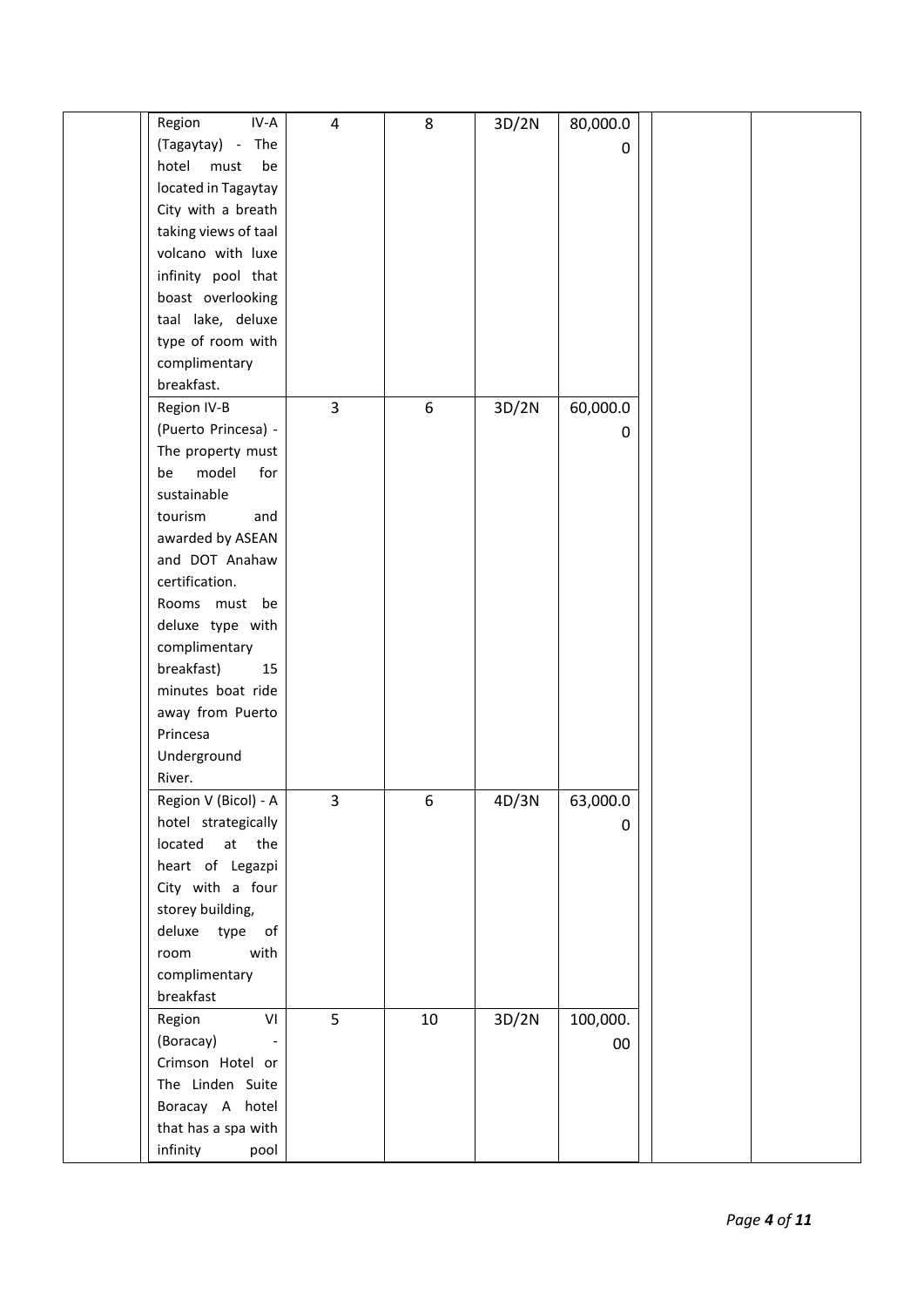| situated in Boracay    |                |   |       |          |  |
|------------------------|----------------|---|-------|----------|--|
| Island                 |                |   |       |          |  |
| ((deluxe type of       |                |   |       |          |  |
| room<br>with           |                |   |       |          |  |
| complimentary          |                |   |       |          |  |
| breakfast))            |                |   |       |          |  |
|                        |                |   |       |          |  |
| Region VII (Bohol) -   | 3              | 6 | 3D/2N | 60,000.0 |  |
| A luxury type of       |                |   |       | 0        |  |
| resort that has an     |                |   |       |          |  |
| <b>ASEAN</b><br>Green  |                |   |       |          |  |
| Awardee<br>Hotel       |                |   |       |          |  |
| located along the      |                |   |       |          |  |
| shores of North        |                |   |       |          |  |
| Bohol<br>Panglao       |                |   |       |          |  |
| Island, deluxe type    |                |   |       |          |  |
| of<br>room<br>with     |                |   |       |          |  |
| complimentary          |                |   |       |          |  |
| breakfast              |                |   |       |          |  |
| Region VIII (Leyte) -  | $\overline{3}$ | 6 | 3D/2N | 42,000.0 |  |
| deluxe<br>type<br>of   |                |   |       | 0        |  |
| room<br>with           |                |   |       |          |  |
| complimentary          |                |   |       |          |  |
|                        |                |   |       |          |  |
| breakfast<br>in        |                |   |       |          |  |
| <b>Tacloban City</b>   |                |   |       |          |  |
| $\sf IX$<br>Region     | $\overline{3}$ | 6 | 3D/2N | 42,000.0 |  |
| (Zamboanga) - A        |                |   |       | 0        |  |
| hotel located at       |                |   |       |          |  |
| of<br>heart<br>the     |                |   |       |          |  |
| Zamboanga<br>city      |                |   |       |          |  |
| located 300 meters     |                |   |       |          |  |
| away from<br>the       |                |   |       |          |  |
| Zamboanga<br>city      |                |   |       |          |  |
| International          |                |   |       |          |  |
| deluxe<br>Airport,     |                |   |       |          |  |
| type of room with      |                |   |       |          |  |
| complimentary          |                |   |       |          |  |
| breakfast              |                |   |       |          |  |
|                        |                |   |       |          |  |
| $\mathsf{X}$<br>Region | $\overline{3}$ | 6 | 3D/2N | 42,000.0 |  |
| (Bukidnon) - A         |                |   |       |          |  |
|                        |                |   |       | 0        |  |
| mountain<br>resort     |                |   |       |          |  |
| located at Manolo      |                |   |       |          |  |
| fortich Bukidnon,      |                |   |       |          |  |
| type of<br>deluxe      |                |   |       |          |  |
| with<br>room           |                |   |       |          |  |
| complimentary          |                |   |       |          |  |
| breakfas               |                |   |       |          |  |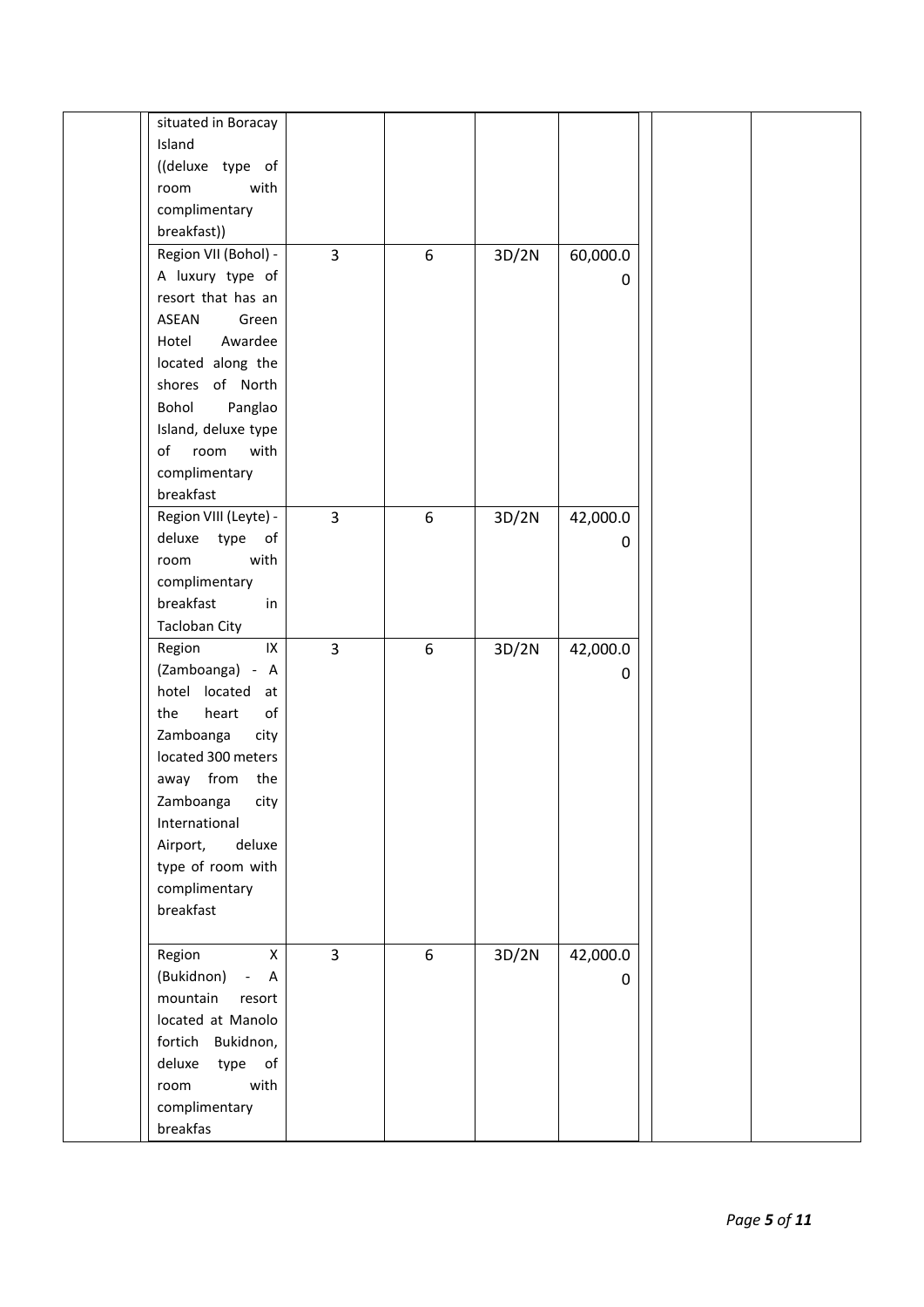| resort in Samal                        |                |    |       | 0        |  |
|----------------------------------------|----------------|----|-------|----------|--|
| with<br>Island                         |                |    |       |          |  |
| Mindanao's                             |                |    |       |          |  |
| Mandaya weaving<br>touch<br>of<br>with |                |    |       |          |  |
| authentic                              |                |    |       |          |  |
| Mindanaoan                             |                |    |       |          |  |
|                                        |                |    |       |          |  |
| ambiance, deluxe<br>type of room with  |                |    |       |          |  |
| complimentary                          |                |    |       |          |  |
| breakfast)                             |                |    |       |          |  |
| Region XII - A Hotel                   | $\overline{3}$ | 6  | 3D/2N | 54,000.0 |  |
| property located at                    |                |    |       |          |  |
| heart<br>of<br>the                     |                |    |       | 0        |  |
| General<br>Santos                      |                |    |       |          |  |
| City in front of SM                    |                |    |       |          |  |
| General<br>Santos                      |                |    |       |          |  |
| City, deluxe type of                   |                |    |       |          |  |
| with<br>room                           |                |    |       |          |  |
| complimentary                          |                |    |       |          |  |
| breakfast                              |                |    |       |          |  |
| Region<br>XIII                         | 5              | 10 | 3D/2N | 112,500. |  |
| (Siargao) - A resort                   |                |    |       | 00       |  |
| southeastern<br>in                     |                |    |       |          |  |
| side of Siargao                        |                |    |       |          |  |
| with outdoor pool                      |                |    |       |          |  |
| and sun terrace                        |                |    |       |          |  |
| overlooking<br>the                     |                |    |       |          |  |
| Pacific<br>Ocean,                      |                |    |       |          |  |
| deluxe<br>type<br>of                   |                |    |       |          |  |
| with<br>room                           |                |    |       |          |  |
| complimentary                          |                |    |       |          |  |
| breakfas                               |                |    |       |          |  |
| CAR<br>Region                          | $\overline{3}$ | 6  | 3D/2N | 70,000.0 |  |
| (Baguio)<br>$- A$                      |                |    |       | 0        |  |
| Mountain<br>resort                     |                |    |       |          |  |
| located inside at                      |                |    |       |          |  |
| the Camp John Hay                      |                |    |       |          |  |
| , deluxe type of                       |                |    |       |          |  |
| with<br>room                           |                |    |       |          |  |
| complimentary                          |                |    |       |          |  |
| breakfast.                             |                |    |       |          |  |
| <b>TOTAL</b>                           | 49             | 96 |       | PhP997,5 |  |
|                                        |                |    |       | 00.00    |  |
|                                        |                |    |       |          |  |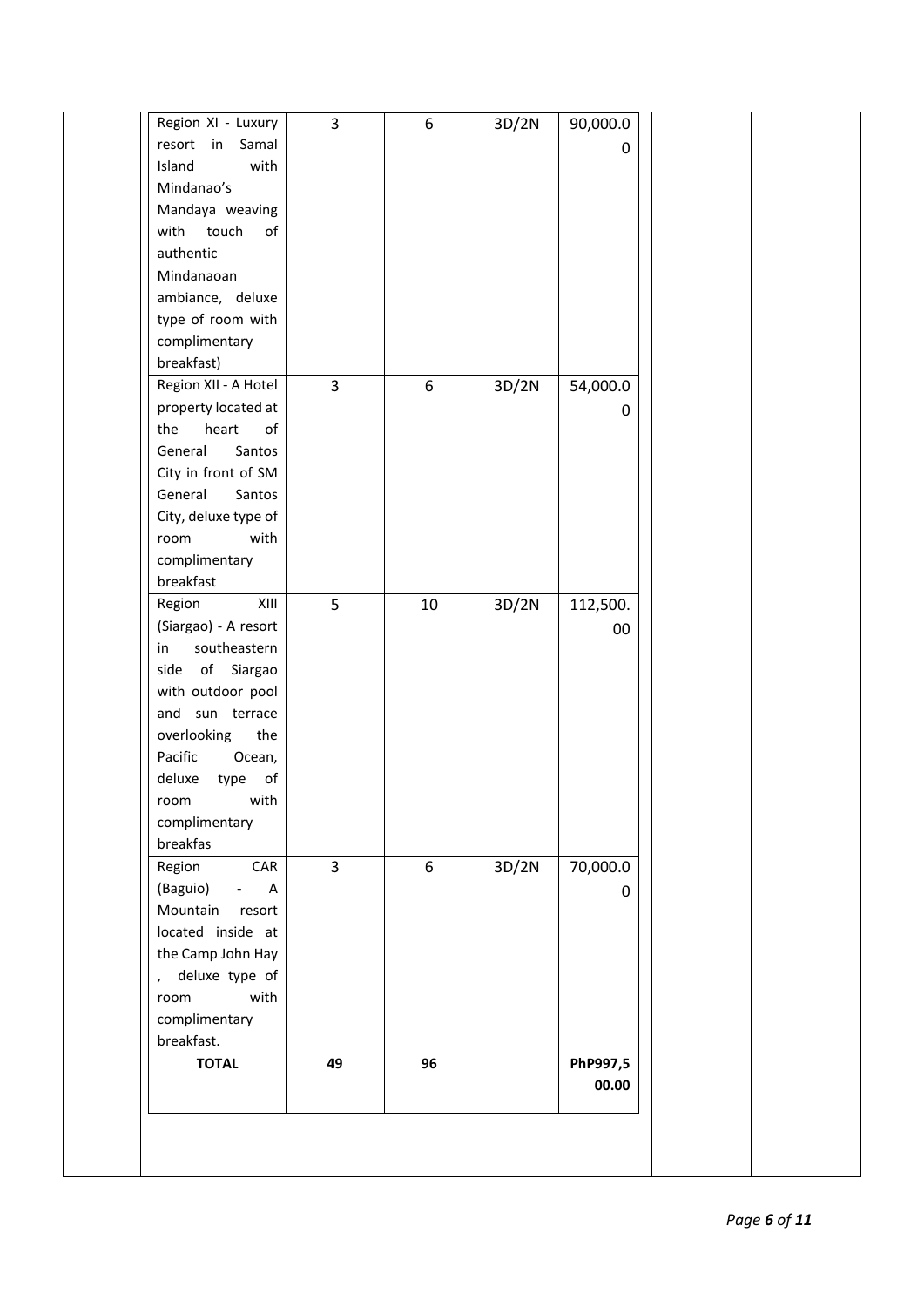- 1. Accommodation includes complimentary daily breakfast per person.
- 2. Provision of basic toiletries and bottled water inside the room
- 3. Twin sharing air-conditioned accommodation
- 4. Inclusive of all applicable taxes and fees

#### **Eligibility Requirements:**

1. Must have a PhilGEPS Certificate

#### **Qualification of the Bidders:**

- a. The establishment/s to be proposed must be a Certified DOT Accredited (please submit a copy of the Certificate); and
- b. Must submit the DOT- Certificate of Authority to Operate (DOT-COA), stating the establishment is compliant with the Health and Safety Guideline Protocols set by the Local Government Unit and the Regional DOT Office

#### **Approved Budget for the Contract (ABC):**

The Approved Budget for the Contract is **NINE HUNDRED NINETY-SEVEN THOUSAND FIVE HUNDRED PESOS ONLY (PHP 997,500.00**), inclusive of all applicable fees and taxes. The financial proposal should be broken down per region as mentioned above. The winning bid shall be determined based on the quality of the proposal with the most advantageous financial package cost, provided that the amount of bid does not exceed the above-mentioned approved budget. The deadline for submission of bids should be at a time and place specified in the request for quotation (RFQ).

### **Terms of Payment:**

| Region              | *Supplier will be paid once TPB receive the Travel<br><b>Official Travel Voucher.</b> |
|---------------------|---------------------------------------------------------------------------------------|
| Region I            | 3rd week of May until December 2021                                                   |
| <b>Ilocos Norte</b> |                                                                                       |
| Ilocos Sur          |                                                                                       |
| Region<br>Ш         | 3rd week of May until December 2021                                                   |
| (Batanes)           |                                                                                       |
| Ш<br>Region         | 3rd week of May until December 2021                                                   |
| (Bataan)            |                                                                                       |
| Region IV-A         | 3rd week of May until December 2021                                                   |
| Region IV-B         | 3rd week of May until December 2021                                                   |
| Region V (Bicol)    | 3rd week of May until December 2021                                                   |
| Region<br>VI        | 3rd week of May until December 2021                                                   |
| (Boracay)           |                                                                                       |
| Region VII (Bohol)  | 3rd week of May until December 2021                                                   |
| Region VIII (Leyte) | 3rd week of May until December 2021                                                   |

Send the bill to the Tourism Promotions Board after the completion of services.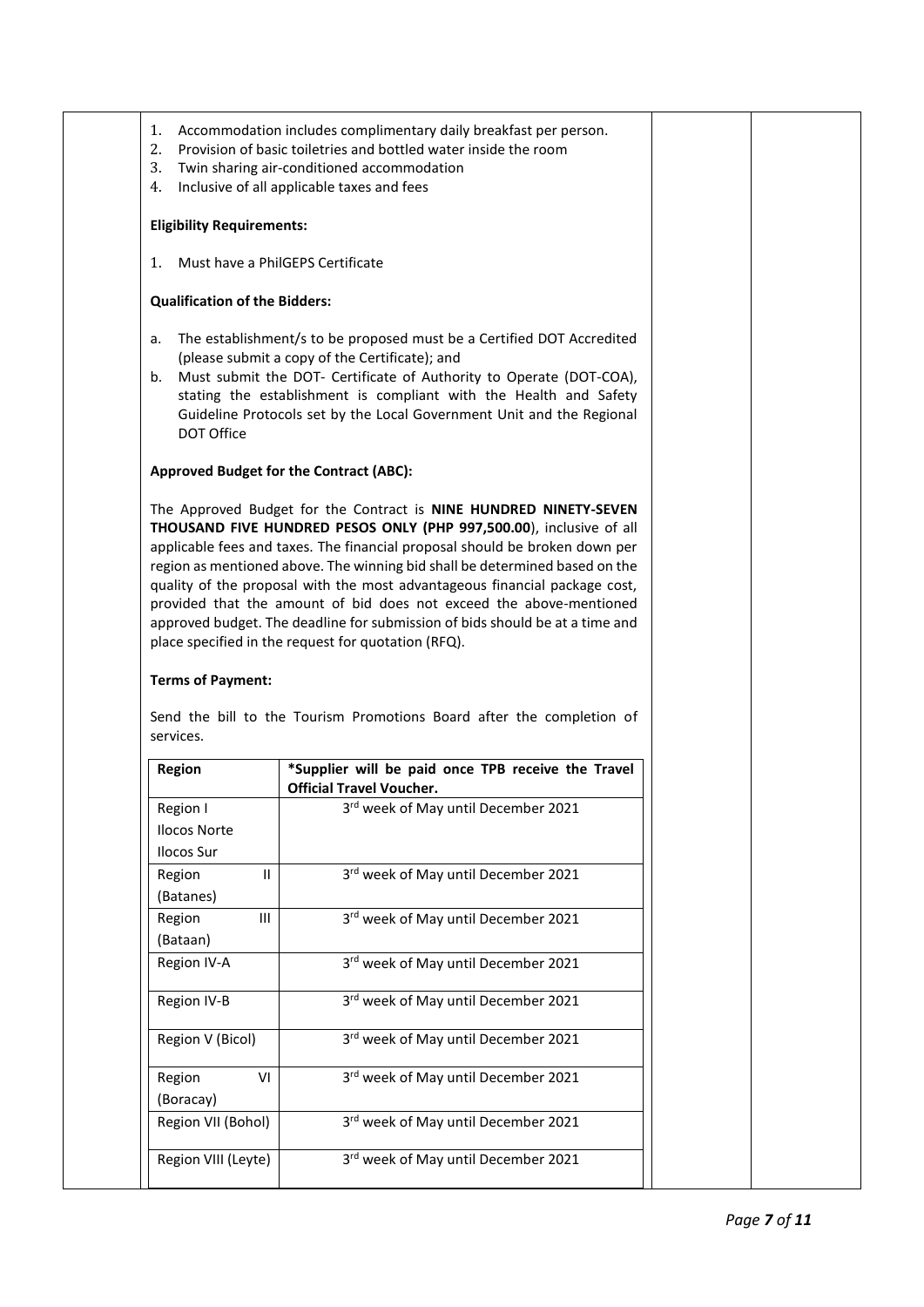|              | Region IX                        |      | 3rd week of May until December 2021                         |  |  |  |  |  |
|--------------|----------------------------------|------|-------------------------------------------------------------|--|--|--|--|--|
|              | Region<br>(Bukidnon)             | Χ    | 3rd week of May until December 2021                         |  |  |  |  |  |
|              | Region XI                        |      | 3rd week of May until December 2021                         |  |  |  |  |  |
|              | <b>Region XII</b>                |      | 3rd week of May until December 2021                         |  |  |  |  |  |
|              | Region<br>(Siargao)              | XIII | 3rd week of May until December 2021                         |  |  |  |  |  |
|              | Region<br>(Baguio)               | CAR  | 3rd week of May until December 2021                         |  |  |  |  |  |
|              | *** Nothing Follows ***          |      |                                                             |  |  |  |  |  |
| <b>Terms</b> | 30 days upon receipt of invoice. |      |                                                             |  |  |  |  |  |
| Delivery     | 3rd Week of May - December 2021  |      |                                                             |  |  |  |  |  |
| <b>ABC</b>   |                                  |      | PhP997,500.00 inclusive of all applicable charges and taxes |  |  |  |  |  |

The last day for submission of **quotation** is not later than 12:00 noon on **28 April 2021, thru e-mail at** [farhan\\_ambiong@tpb.gov.ph](mailto:farhan_ambiong@tpb.gov.ph)for the advance copy of the bid documents and the original copy to the address provided below, subject to the Terms and Conditions attached herewith, duly signed by your representative and stating the shortest time of delivery to the Procurement and General Services Division, Administrative Department, 4th Floor, Legaspi Towers 300, Roxas Blvd., Manila. Please address your quotation to the undersigned.

Thank you very much.



Administrative Officer V Procurement and General Services Division

Contact Person **FARHAN M. AMBIONG** Contact No 8 525-9318local 268

Price Validity shall be for a period of thirty (30) calendar days.

Suppliers must submit the following legal documents to be eligible to participate in the bidding:

- *1. Business or Mayor`s Permit/Certification (as of 2021)*
- *2. Annual Income Tax Return (latest)*
- *3. Company Profile/Curriculum Vitae (latest and updated)*
- *4. PhilGEPS Certificate/Membership (latest)*
- *5. Notarized Omnibus Sworn Statement(provided below)*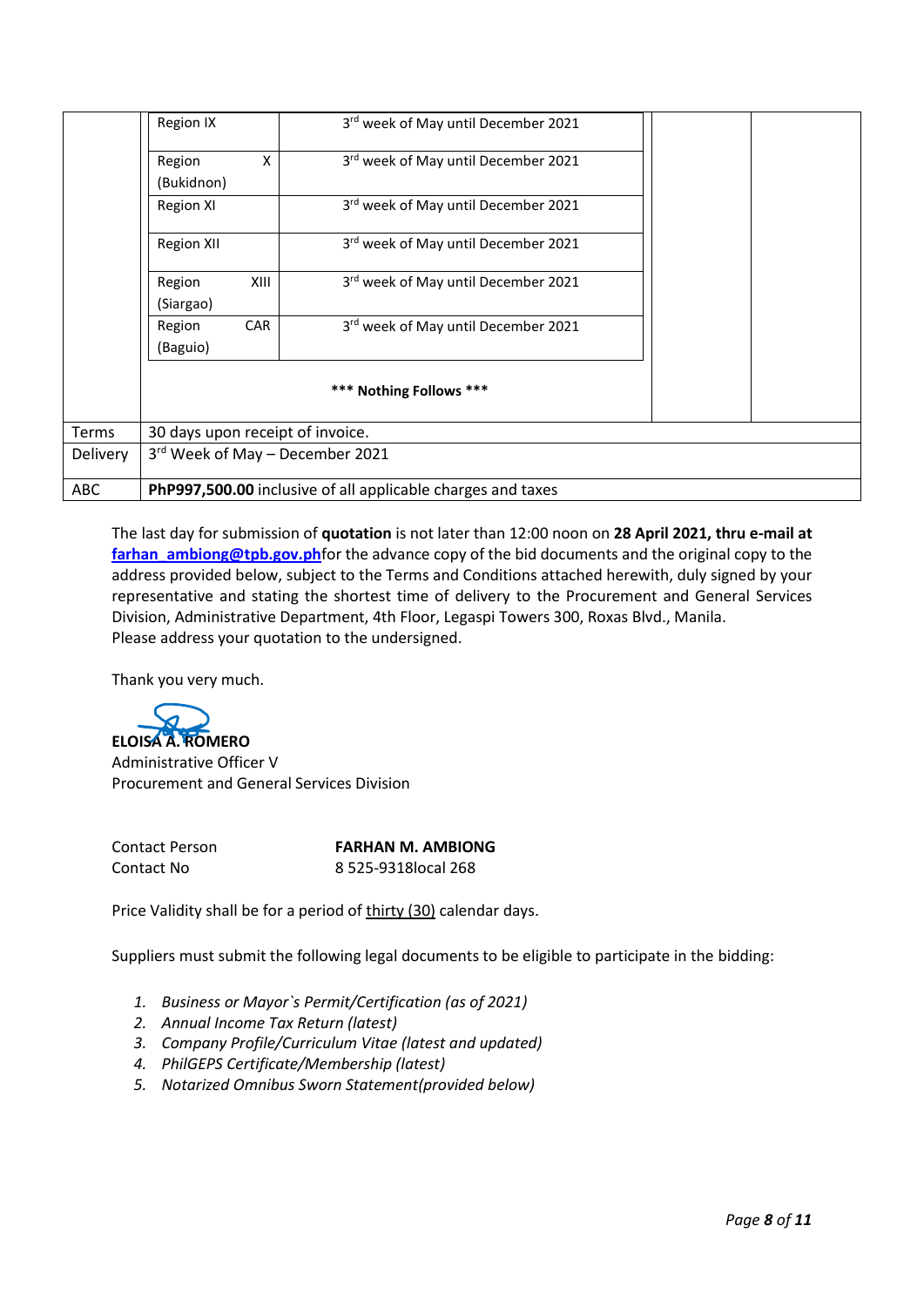## **Annex A**

# **Omnibus Sworn Statement (Revised)**

*[shall be submitted with the Bid]*

\_\_\_\_\_\_\_\_\_\_\_\_\_\_\_\_\_\_\_\_\_\_\_\_\_\_\_\_\_\_\_\_\_\_\_\_\_\_\_\_\_\_\_\_\_\_\_\_\_\_\_\_\_\_\_\_\_\_\_\_\_\_\_\_\_\_\_\_\_\_\_\_\_

REPUBLIC OF THE PHILIPPINES )

CITY/MUNICIPALITY OF \_\_\_\_\_\_ ) S.S.

## **AFFIDAVIT**

I, [Name of Affiant], of legal age, [Civil Status], [Nationality], and residing at [Address of Affiant], after having been duly sworn in accordance with law, do hereby depose and state that:

*1. [Select one, delete the other:]*

*[If a sole proprietorship:]* I am the sole proprietor or authorized representative of [Name of Bidder] with office address at [address of Bidder];

*[If a partnership, corporation, cooperative, or joint venture:]* I am the duly authorized and designated representative of [Name of Bidder] with office address at [address of Bidder];

*2. [Select one, delete the other:]*

*[If a sole proprietorship:]* As the owner and sole proprietor, or authorized representative of [Name of Bidder], I have full power and authority to do, execute and perform any and all acts necessary to participate, submit the bid, and to sign and execute the ensuing contract for [Name of the Project] of the [Name of the Procuring Entity], as shown in the attached duly notarized Special Power of Attorney;

*[If a partnership, corporation, cooperative, or joint venture:]* I am granted full power and authority to do, execute and perform any and all acts necessary to participate, submit the bid, and to sign and execute the ensuing contract for [Name of the Project] of the [Name of the Procuring Entity], as shown in the attached [state title of attached document showing proof of authorization (e.g., duly notarized Secretary's Certificate, Board/Partnership Resolution, or Special Power of Attorney, whichever is applicable;)];

3. [Name of Bidder] is not "blacklisted" or barred from bidding by the Government of the Philippines or any of its agencies, offices, corporations, or Local Government Units, foreign government/foreign or international financing institution whose blacklisting rules have been recognized by the Government Procurement Policy Board, **by itself or by relation, membership, association, affiliation, or controlling interest with another blacklisted person or entity as defined and provided for in the Uniform Guidelines on Blacklisting;**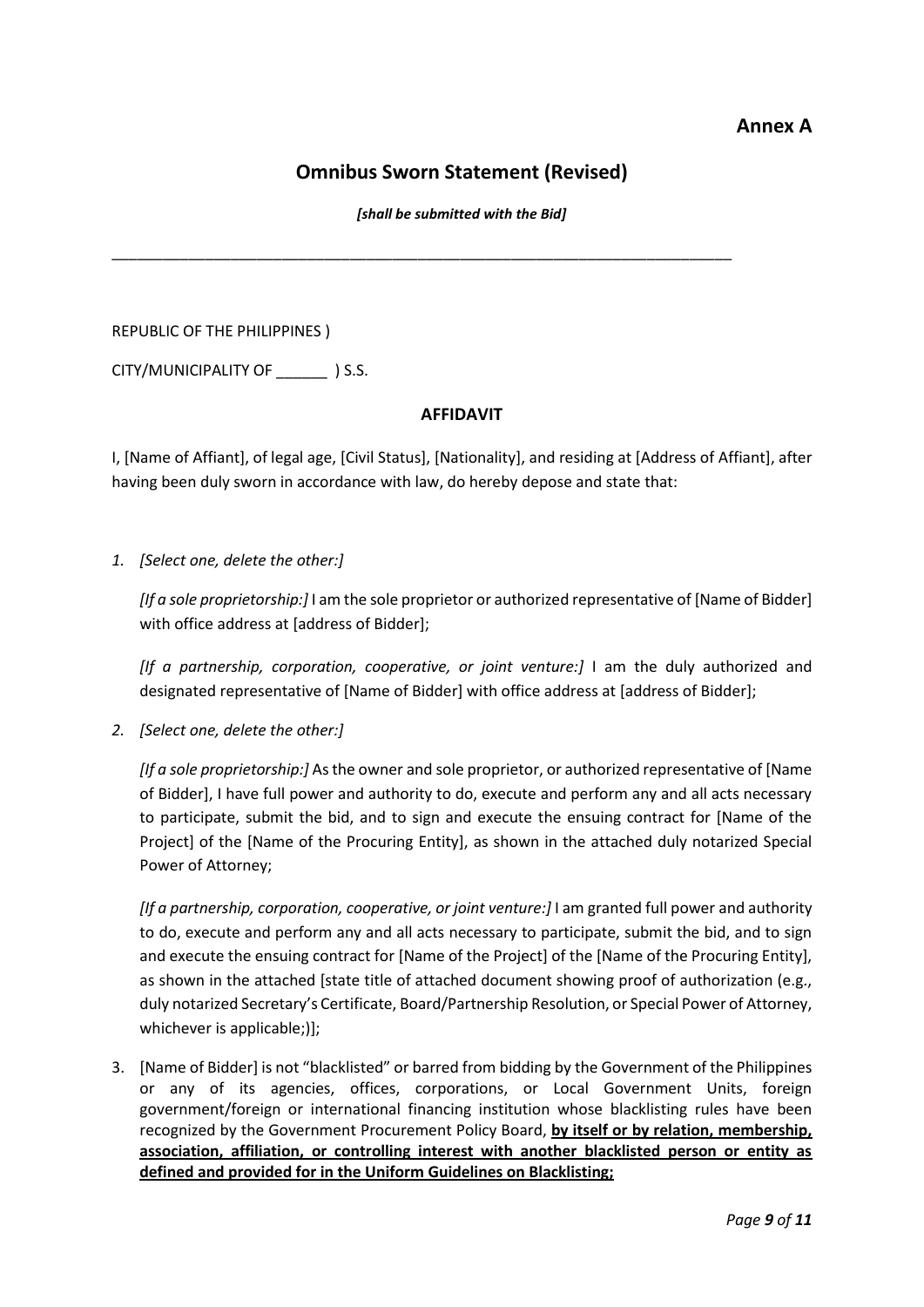- 4. Each of the documents submitted in satisfaction of the bidding requirements is an authentic copy of the original, complete, and all statements and information provided therein are true and correct;
- 5. [Name of Bidder] is authorizing the Head of the Procuring Entity or its duly authorized representative(s) to verify all the documents submitted;
- *6. [Select one, delete the rest:]*

*[If a sole proprietorship:]* The owner or sole proprietor is not related to the Head of the Procuring Entity, members of the Bids and Awards Committee (BAC), the Technical Working Group, and the BAC Secretariat, the head of the Project Management Office or the end-user unit, and the project consultants by consanguinity or affinity up to the third civil degree;

*[If a partnership or cooperative:]* None of the officers and members of *[Name of Bidder]* is related to the Head of the Procuring Entity, members of the Bids and Awards Committee (BAC), the Technical Working Group, and the BAC Secretariat, the head of the Project Management Office or the end-user unit, and the project consultants by consanguinity or affinity up to the third civil degree;

*[If a corporation or joint venture:]* None of the officers, directors, and controlling stockholders of *[Name of Bidder]* is related to the Head of the Procuring Entity, members of the Bids and Awards Committee (BAC), the Technical Working Group, and the BAC Secretariat, the head of the Project Management Office or the end-user unit, and the project consultants by consanguinity or affinity up to the third civil degree;

- 7. *[Name of Bidder]* complies with existing labor laws and standards; and
- 8. *[Name of Bidder]* is aware of and has undertaken the responsibilities as a Bidder in compliance with the Philippine Bidding Documents, which includes:
	- a. Carefully examining all of the Bidding Documents;
	- b. Acknowledging all conditions, local or otherwise, affecting the implementation of the Contract;
	- c. Making an estimate of the facilities available and needed for the contract to be bid, if any; and
	- d. Inquiring or securing Supplemental/Bid Bulletin(s) issued for the *[Name of the Project]*.
- 9. *[Name of Bidder]* did not give or pay directly or indirectly, any commission, amount, fee, or any form of consideration, pecuniary or otherwise, to any person or official, personnel or representative of the government in relation to any procurement project or activity.
- **10. In case advance payment was made or given, failure to perform or deliver any of the obligations and undertakings in the contract shall be sufficient grounds to constitute criminal liability for Swindling (Estafa) or the commission of fraud with unfaithfulness or abuse of confidence through misappropriating or converting any payment received by a person or entity under an obligation involving the duty to deliver certain goods or services, to the prejudice of the public and the government of the Philippines pursuant to Article 315 of Act No. 3815 s. 1930, as amended, or the Revised Penal Code.**